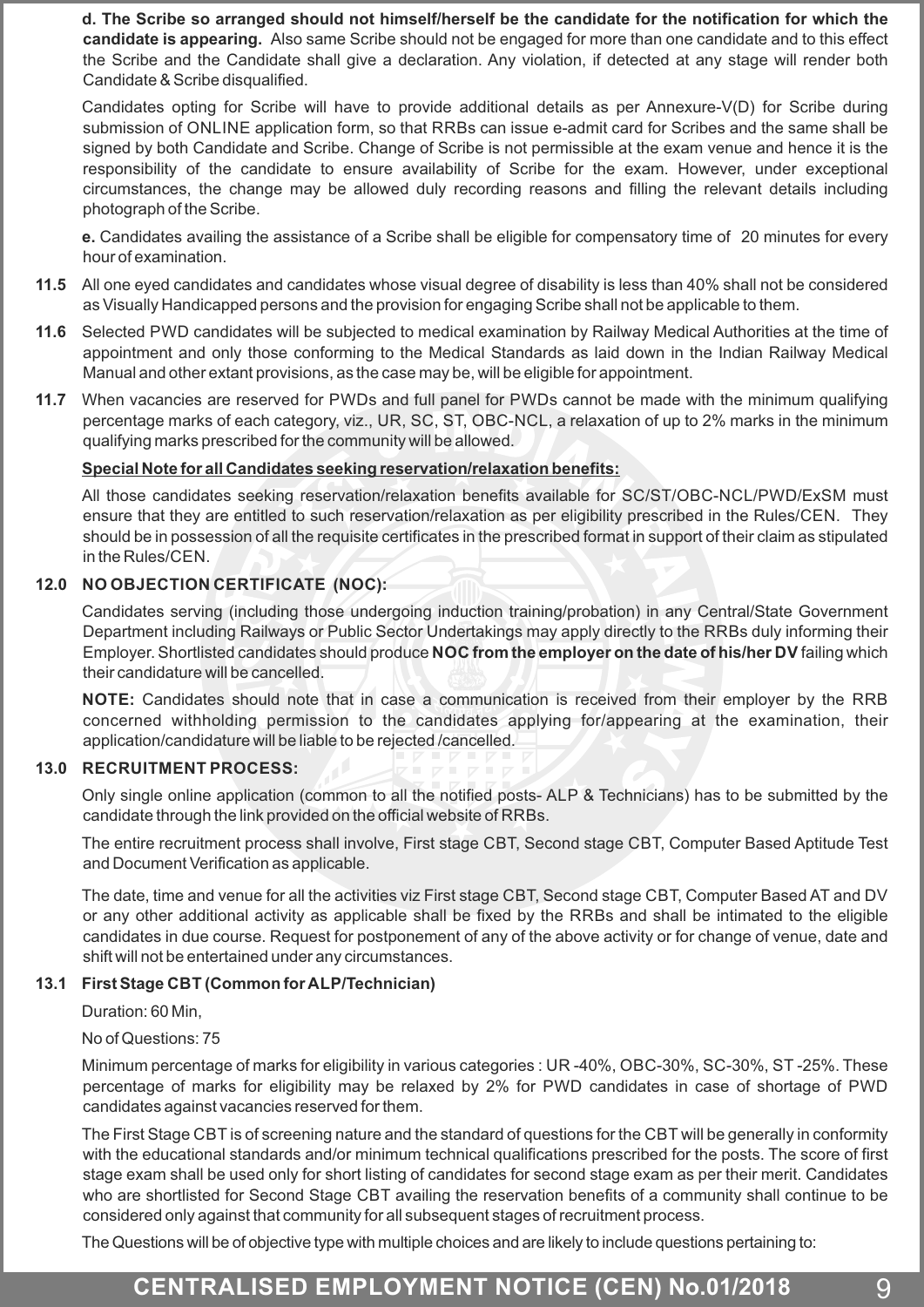#### **a. Mathematics**

Number system, BODMAS, Decimals, Fractions, LCM, HCF, Ratio and Proportion, Percentages, Mensuration, Time and Work; Time and Distance, Simple and Compound Interest, Profit and Loss, Algebra, Geometry and Trigonometry, Elementary Statistics, Square Root, Age Calculations, Calendar & Clock, Pipes & Cistern etc.

#### **b. General Intelligence and Reasoning**

Analogies, Alphabetical and Number Series, Coding and Decoding, Mathematical operations, Relationships, Syllogism, Jumbling, Venn Diagram, Data Interpretation and Sufficiency, Conclusions and Decision Making, Similarities and Differences, Analytical reasoning, Classification, Directions, Statement – Arguments and Assumptions etc.

#### **c. General Science**

The syllabus under this shall cover Physics, Chemistry and Life Sciences of 10th standard level.

**d. General awareness on current affairs** in Science & Technology, Sports, Culture, Personalities, Economics, Politics and other subjects of importance.

#### **13.2 Second Stage CBT**

Short listing of Candidates for the Second Stage CBT exam shall be based on the normalized marks obtained by them in the First Stage CBT Exam.

Total number of candidates to be shortlisted for second stage shall be 15 times the community wise total vacancy of ALP and Technician Posts notified against the RRB as per their merit in First Stage CBT. However, Railways reserve the right to increase/decrease this limit in total or for any specific trade(s) as required to ensure availability of adequate candidates for all the notified posts.

#### **Total Duration:**2 hours and 30 Minutes (for Part Aand Part B together)

The Second Stage CBT shall have two parts viz Part Aand Part B as detailed below.

#### **PART A**

Duration: 90 Min,

No of Questions: 100

Minimum percentage of marks for eligibility in various categories: UR -40%, OBC-30%, SC-30%, ST -25%. These percentage of marks for eligibility may be relaxed by 2% for PWD candidates in case of shortage of PWD candidates against vacancies reserved for them.

The marks scored in Part A alone shall be used for short listing of candidates for further stages of recruitment process subject to the condition that the candidate is securing qualifying mark in Part B.

The syllabus for Part Ashall be as below

**a. Mathematics** Number system, BODMAS, Decimals, Fractions, LCM, HCF, Ratio and Proportion, Percentages, Mensuration, Time and Work; Time and Distance, Simple and Compound Interest, Profit and Loss, Algebra, Geometry and Trigonometry, Elementary Statistics, Square Root, Age Calculations, Calendar & Clock, Pipes & Cistern etc.

#### **b. General Intelligence and Reasoning**

Analogies, Alphabetical and Number Series, Coding and Decoding, Mathematical operations, Relationships, Syllogism, Jumbling, Venn Diagram, Data Interpretation and Sufficiency, Conclusions and decision making, Similarities and differences, Analytical reasoning, Classification, Directions, Statement – Arguments and Assumptions etc.

#### **c. Basic Science and Engineering**

The broad topics that are covered under this shall be Engineering Drawing (Projections, Views, Drawing Instruments, Lines, Geometric figures, Symbolic Representation), Units, Measurements, Mass Weight and Density, Work Power and Energy, Speed and Velocity, Heat and Temperature, Basic Electricity, Levers and Simple Machines, Occupational Safety and Health, Environment Education, IT Literacy etc.

**d. General Awareness on Current Affairs**in Science & Technology, Sports, Culture, Personalities, Economics, Politics and any other subjects of importance.

#### **PART B**

**Duration: 60 Min,** 

#### **No of Questions: 75**

**Qualifying Mark: 35 %** (This is applicable to all candidates and no relaxation is permissible)

This part is qualifying in nature and shall have questions from the trade syllabus prescribed by Director General of Employment & Training (DGET). Candidates with ITI/Trade Apprenticeship qualification will be required to appear in the section having questions from the relevant trade. Candidates holding Degree, Diploma and HSC (10+2) having eligibility for the posts of ALP have to select relevant trade from the list of trades listed against their engineering discipline/HSC (10+2). The trade syllabus can be obtained from the **DGET website**. The relevant trades for various engineering discipline/HSC (10+2) for appearing in the qualifying test is as below:

## **CENTRALISED EMPLOYMENT NOTICE (CEN) No.01/2018** 10